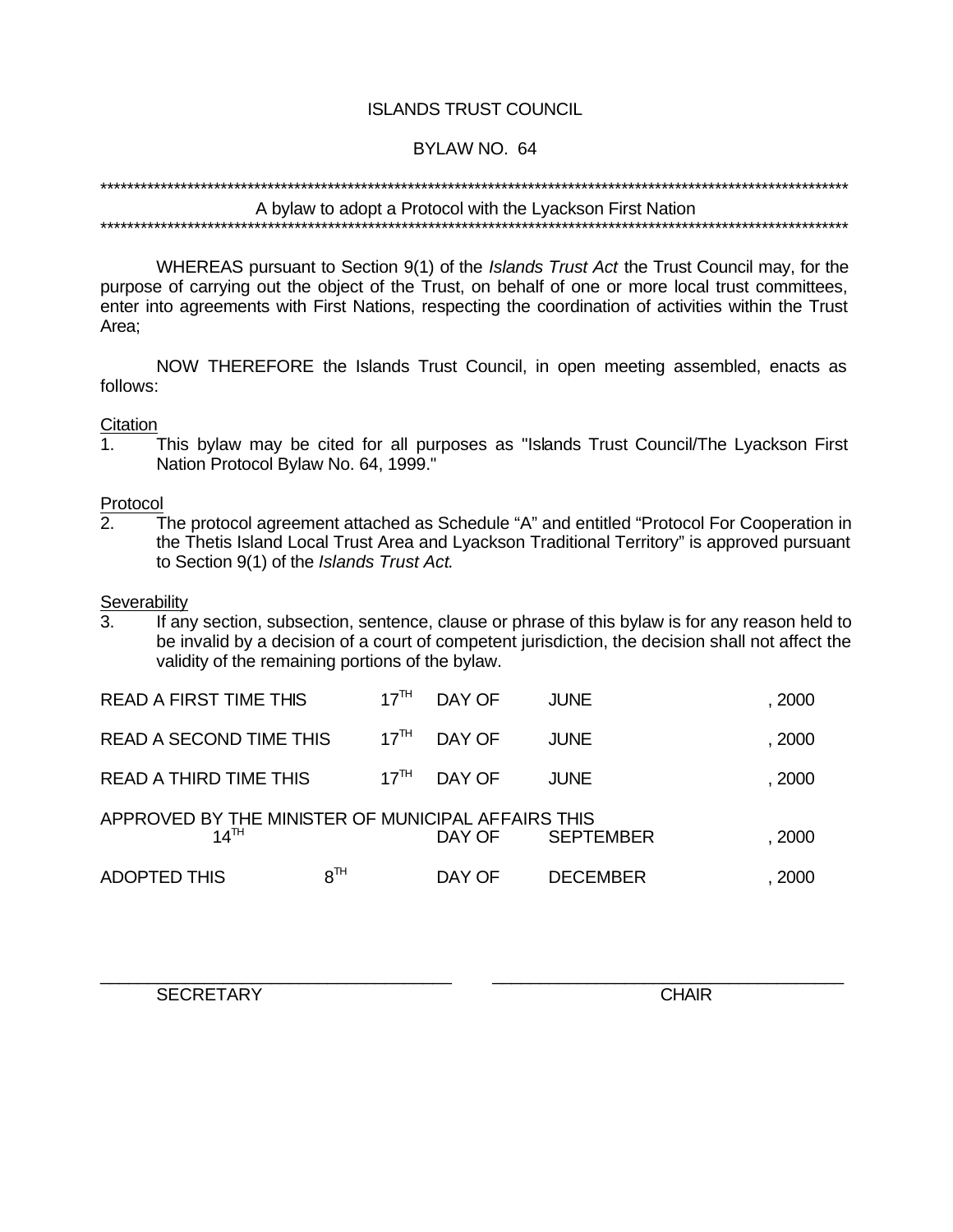# **SCHEDULE A**

# **PROTOCOL FOR COOPERATION In the Thetis Island Local Trust Area and Lyackson Traditional Territory**

BETWEEN:

#### **THE ISLANDS TRUST COUNCIL**

(on behalf of the Thetis Island Local Trust Committee)

AND:

#### **THE LYACKSON FIRST NATION**

(referred to as the "Parties")

WHEREAS the Islands Trust Council:

- Is authorized to enter into interagency agreements on behalf of the Thetis Island Local Trust Committee respecting the coordination of activities within the Thetis Island Local Trust Area;
- On behalf of the Thetis Island Local Trust Committee is the local government responsible for land use planning and regulation for lands under its jurisdiction with the Thetis Island Local Trust Area; and
- Is responsible for achieving the legislation of *the Islands Trust Act* "to preserve the Trust Area and its unique amenities and environment for the benefit of the residents of the trust area and of the Province generally, in cooperation with the municipalities, regional districts, improvement districts, other persons and organizations, and the government of British Columbia."

WHEREAS the Lyackson First Nation:

- Is responsible for the coordination of activities for lands under its jurisdiction with the Lyackson First Nation's traditional territory that coincide with the Thetis Island local Trust Area; and
- Is attempting to resolve outstanding land issues in the Thetis Island Local Trust Area through the Federal and Provincial governments which acknowledge that this area has been part of the Lyackson First Nation's traditional territory.

Now, therefore, the Islands Trust Council, on behalf of the Thetis Island Local Trust Committee and the Lyackson First Nation wish to recognize mutual interests and their spirit of cooperation by entering into a Protocol for Cooperation within the Protocol Area which includes the Lyackson traditional territory and the Thetis Island Local Trust Area, with the following consideration on behalf of the citizens of each: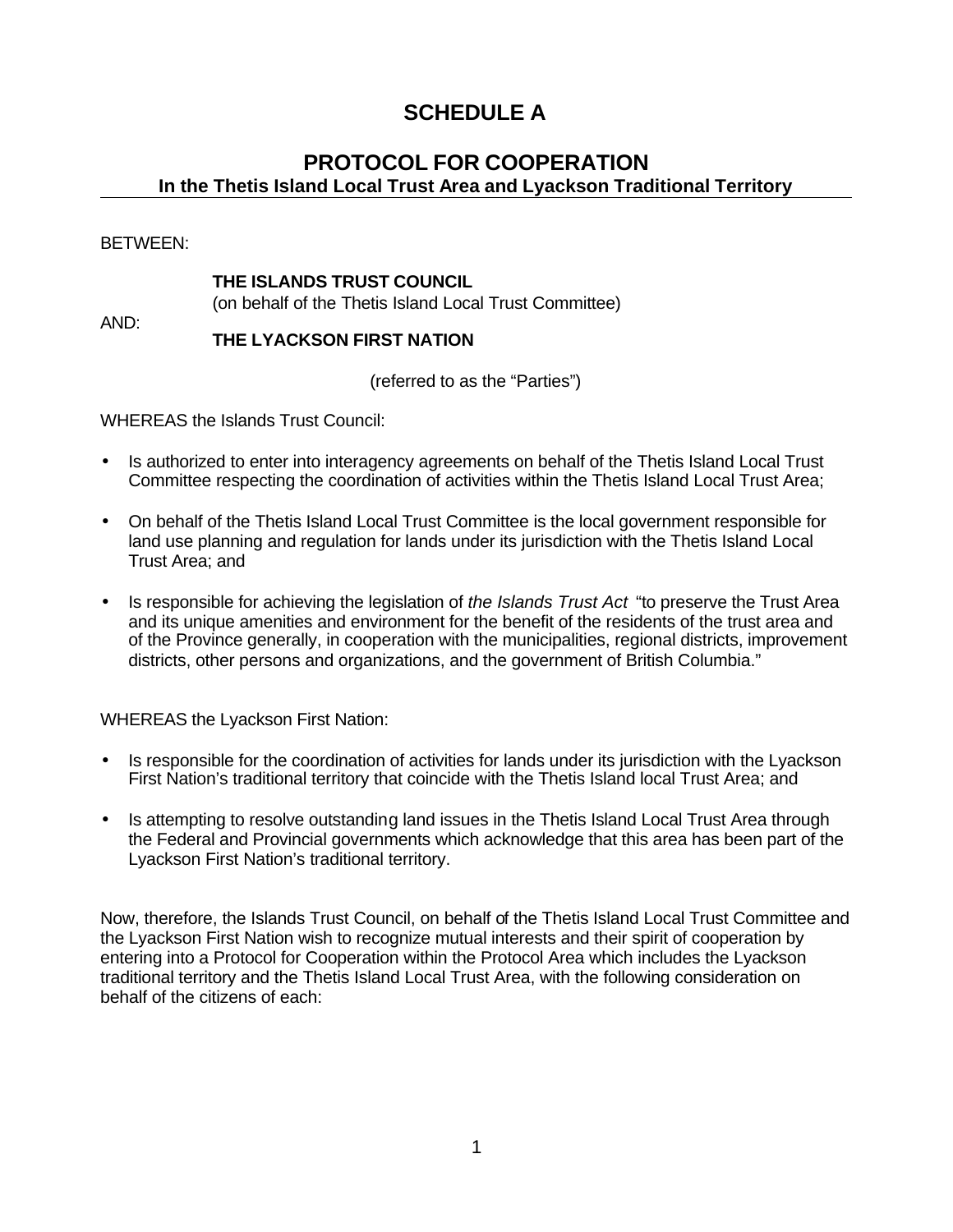# **1.0 PRINCIPLES**

The parties agree to the following principles of inter agency relations:

- 1.1 To pursue a renewed and lasting relationship based on trust and cooperation;
- 1.2 To respect the jurisdictional authority and interests asserted by each other; and
- 1.3 To seek areas of mutual interest for the sharing of information and possible collaboration.

# **2.0 SHARED VALUES**

Both parties share the following values:

- 2.1 The protection of significant terrestrial and marine environmental features and ecosystems;
- 2.2 The celebration and protection of cultural and traditional values;
- 2.3 The encouragement of sustainable island communities which harmonize economic, social and environmental needs; and
- 2.4 The enhancement of the quality of life for all citizens.

# **3.0 AREAS FOR COOPERATION**

The parties wish to pursue the following areas for cooperation:

- 3.1 Sharing of information which affects either party's jurisdiction and areas of mutual interest;
- 3.2 Promoting good relations with other levels of government to effectively deal with issues and coordinate activities;
- 3.3 Creating enhanced awareness and appreciation of the area's cultural heritage and the different needs of its communities;
- 3.4 Developing consultative processes to ensure effective communication in areas of overlapping jurisdiction;
- 3.5 Ensuring opportunities for dialogue to encourage understanding, cooperation and problem solving; and
- 3.6 Identifying areas of mutual interest for the interagency coordination of activities and/or resources among citizens and organizations.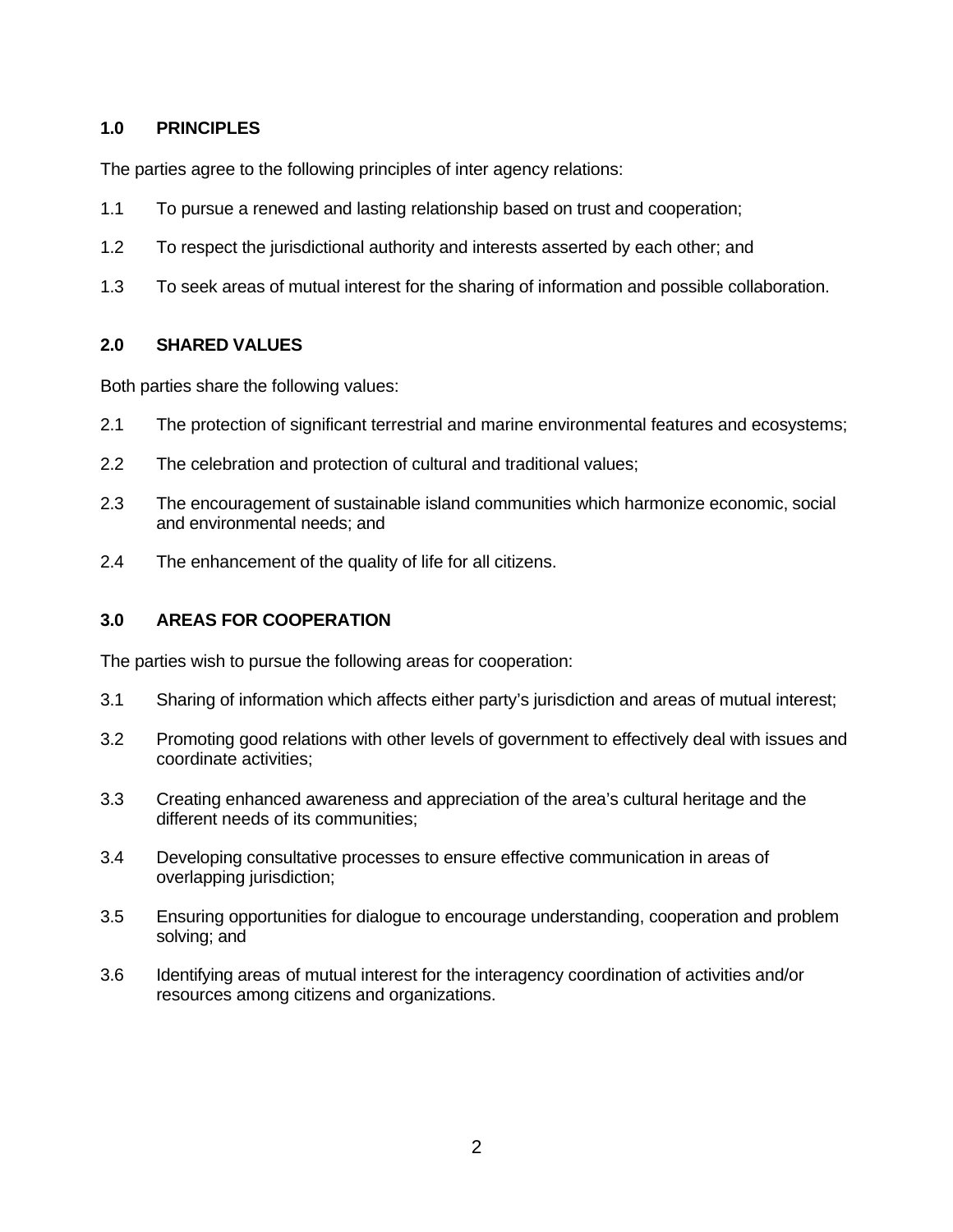# **4.0 SCOPE OF ACTIVITES**

- 4.1 Notice of **land use planning processes** with opportunities for the involvement of the other party;
- 4.2 Referral of **land use planning or land use change documents or contents** with opportunities for discussion of concerns before consideration by the respective party provided that this is not considered formal consultation;
- 4.3 Notice in writing of initiatives to establish agreements or projects with **other levels of government** to determine the interests and/or potential involvement of the other party;
- 4.4 Arrange **meetings as required** between the parties to discuss matters of concern as they arise; and
- 4.5 Notice of initiatives related to the **acquisition of Crown lands** for the use and benefit of either party's community.

# **5.0 COMMUNICATION EFFORTS**

- 5.1 This protocol may be further defined by way of further agency agreements on specific areas for cooperation;
- 5.2 The purpose of notices is to provide parties with timely and sufficient information to facilitate meaningful opportunities for cooperation;
- 5.3 The purpose of referrals is to provide parties with timely and sufficient information for meaningful consultative dialogue prior to either of the Parties make a decision which may impact the other Party; and
- 5.4 The Executive Director of the Islands Trust is responsible to schedule an annual meeting to review the terms of the Protocol, discuss areas of interest and determine areas for cooperation.

#### **6.0 CONDITIONS**

- 6.1 Administration of this agreement will involve
	- a. The officials responsible for the notices and referrals referred to in this agreement:
		- Regional Planning Coordinator responsible for the Thetis Island Local Trust Area and
		- Chief of the Lyackson First Nation